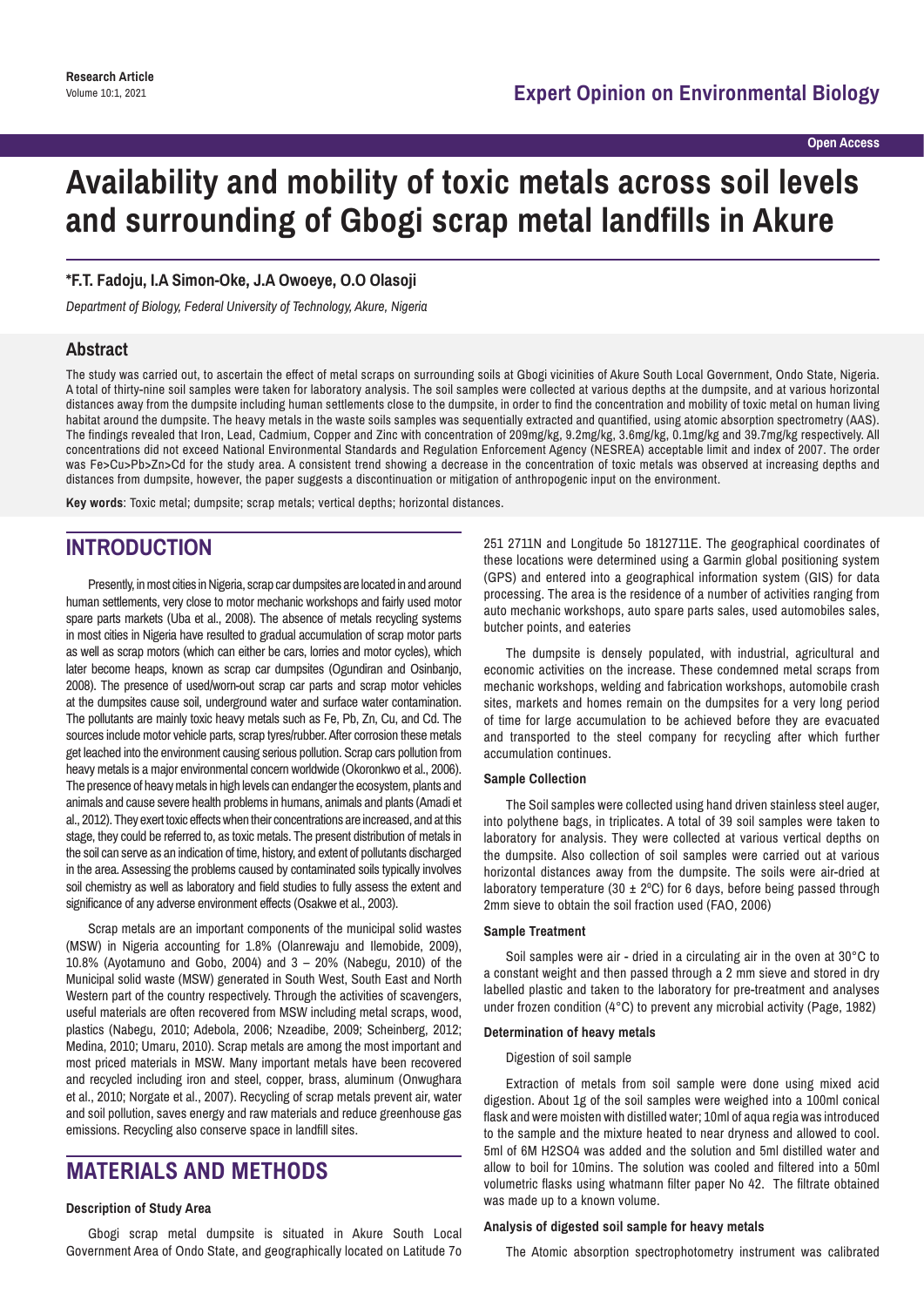using appropriate standards for various metals. The combustion gases were acetylene and air. The hollow cathode lamps for each metal were inserted to the equipment. The air-acytylene mixture was ignited and the flame conditions adjusted appropriately. The various sample treated were aspirated into the flame and the concentration of the metals were read out directly from the instruments in ppm (mg/L). The instrument readings were converted to mg/kg using the weight of the soil samples. The analysis was carried out based on standard operating procedures of APHA, 1992

#### **Data Analysis**

All data obtained were subjected to descriptive statistics using SPSS version 20 and Pearson Correlation analysis to examine relationship among analysed heavy metals.

# **RESULTS AND DISCUSSION**

From the soil samples collected and analysed, the concentrations of all metals studies decreased with increasing depth and horizontal distances in all sites. The findings suggest that the soils studied had some heavy metal enrichment and surface soil or top soil which is point of impact bears metallic burden. It also indicates that surface soil are better indicator of metallic burdens. (Nyangababo and Hamuya, 1986).

Iron (Fe) concentration was highest (209.4mg/kg) at the dumpsite surface (Fig. 1a). This might be due to the fact that motor vehicle parts and scraps dumped at the site are mainly made of iron which corrodes fast when exposed to environmental conditions. The concentration of Iron (Fe) also decreased with increasing horizontal distances from the scrap metal dump. Iron concentration at the surface soil of Gbogi were below NESREA acceptable limit. High levels of iron obtained in this study can also be said to be due the fact that natural soils contain significant concentrations of iron as previously reported by Aluko and Olawande, (2003) and (Aderinola, et al., 2009 and Nwajei, et al.,2000). Fig 1b shows the variations of Iron concentration with horizontal distance from the landfill. The concentration decreased with increased horizontal distance from dumpsite.



Fig 1a: Mobility of Iron showing different Concentrations at depths of Gbogi dumpsite and 20 meters away



Fig 1b: Mobility of Iron showing different concentrations at distances away from Gbogi dumpsite.

Concentration of copper in soil surface of Gbogi metal scrap dumpsite was 39.7m/kg and value decreased significantly to 9.6mg/kg at a depth of 1.2m as shown in fig. 2a. The range of concentration reported by Awokunmi et al., 2010. This could have been as a result of corrosion and leaching of copper metals from the scrap vehicle parts at the dumpsite. In the variation of copper (Cu) concentration with vertical depth at 20 meters away from the dumpsite, similar trends were observed as a constant value was maintained within soil profile. It also indicates that soil toxicity decreases with depth, because copper mobility is low. The concentration of copper also decreased with horizontal distance from the dumpsite as shown in figure 2b.



Fig 2a: Mobility of Copper showing different Concentrations at depths of Gbogi dumpsite and 20 meters away



Fig 2b: Mobility of Copper showing different concentrations at distances away from Gbogi dumpsite.

Lead(Pb) at the surface of the dumpsite was 9.7mg/kg and it decreased to 4.4mg/kg at a depth of 1.2m- A very low concentration from what was reported by Akpoveta, et al., 2010. Between 0.3m to 0.6m, concentration of lead was stead of (Fig 3a). Lead concentration at Gbogi scrap dumpsite were below NESREA maximum acceptable limit. At increasing distances, lead toxicity also decreased with increasing distance and showed constant concentration at distance 15m to 20m (Fig 3b).



Fig 3a: Mobility of Lead showing different Concentrations at depths of Gbogi dumpsite and 20 meters away.



Fig 3b: Mobility of Lead showing different concentrations at distances away from Gbogi dumpsite

Toxicity associated with Zinc in soil shows a concentration 3.6mg/kg at surface of metal scrap site which decreased to 1.2mg/kg at 1.2m. At vertical depth away from dumpsite at 20m, concentration of zinc was 3.7mg/kg also decreased to 1.2mg/kg at 1.2m, revealing similar trend within soil profile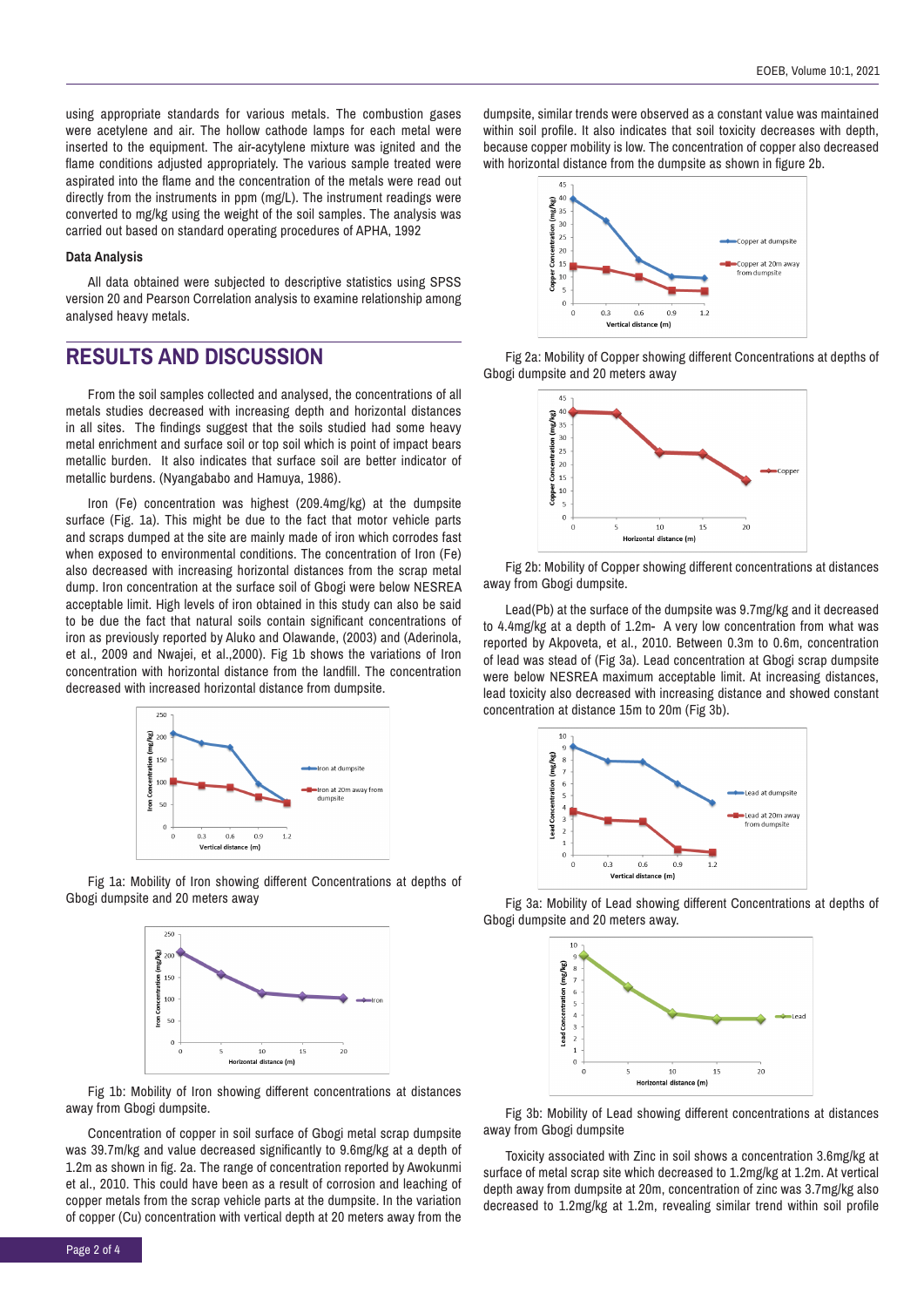(Fig. 4a). The values recorded were however below maximum acceptable limit of NESREA (NESREA, 2007). The availability of zinc in the soil could be as a result of corroded zinc plated materials, from metal scraps dumped. Zinc is also a constituent of paints in form of zinc oxide, so the infiltration to soil could be as a result of the activities of spray painter and also vehicle body paints, crude oil tyre and automobile exhaust inclusive (Adriano, 2001).

Fig. 4b shows the variation of zinc concentration with horizontal distance from the dumpsite. The values of Zinc also decreased as the distances increases away from the dumpsite.



Fig 4a: Mobility of Zinc showing different Concentrations at depths of Gbogi dumpsite and 20 meters away



Fig 4b: Mobility of Zinc showing different concentrations at distances away from Gbogi dumpsite.

The concentration of cadmium (Cd) was 0.14mg/kg at the surface of the dumpsite. This value was the lowest concentration of heavy metals observed in the soil profile (Fig 5a). The concentration decreased to 0.07mg/kg at 1.2m. At vertical depth away from the dumpsite, similar or constant values of 0.01mg/kg was observed. It shows little or no leaching or run off processes.

The concentration of cadmium also decreased with horizontal distance from the dumpsite as shown fig. 5b.



Fig 5a: Mobility of Cadmium showing different Concentrations at depths of Gbogi dumpsite and 20 meters away.



Fig 5b: Mobility of Cadmium showing different concentrations at distances away from Gbogi dumpsite

**CONCLUSION**

Toxic metals such as Fe (Iron), Copper (Cu), Lead (Pb), Zinc (Zn) and

Cadmium (Cd) was present in Gbogi metal scrap soils. The concentrations of the observed metals was below NESREA limit for metal concentration in soil. It was observed that for all toxic metals, the concentration was highest at the surface, Iron (Fe) had the highest concentration with 209.4mg/kg. The order was Fe>Cu>Pb>Zn>Cd for Gbogi metal scrap dumpsite. Metal concentrations of the soils decreased with increasing vertical depth and increased horizontal distance from the dumpsite. Although, the concentration at the time of research seems low, continual use of the dumpsite should be discouraged due to foreseeable metal burden. The sorting or separation and recycling is advised. Accumulation of heavy metals in any soil is of concern due to health and Biosafety issues.

Mitigating the infiltration of metal leachate of scrap metal yards into soil and putting into consideration geology of the locality, prevalent climatic condition, type of waste generated and nature of settlement, a well-designed sanitary landfill should be encouraged. Legislative measures should also be considered in regulation of waste management.

For the purpose of soil protection and prevention of further soil pollution, the following constructive designs can be implored:

Area for temporary scrap storage should be built from solid material, fully sealed or enclosed roofed surface, protected from rainfall.

Floor of the storage or temporary landfill should be leak-tight and resistant to effects of stored or dumped scrap metals and polluted ingredients present in them.

Storage or temporary landfill should be equipped to avoid emission of dust, noise, smell and other emissions in the environment.

## **REFERENCES**

Adebola O.O (2006). The role of informal private sector in integrated solid waste management (ISWM) IN Lagos, Nigeria – A developing country. Proceeding of the 21st International Conference of solid waste Technology and Management. Philadelphia P.A

Aderinola, O.J., Clarke, E.O., Olarinmoye, O.M., Kusemiju, V., and Anatekhai, M.A. (2009). Heavy metal in surface water, sediments, fish and periwinkles of Lagos lagoon. American-Eurasian Journal of Aquacultural and Environmental Science. 5(5):609-617

Adriano, D. C. (2001). Trace elements in terrestrial environment, 2nd ed. New York: Springer-Verlag Company. pp 36

Amadi A.N, Olasehinde P.I, Okosun E.A, Okoye N.O, Okunlola I.A, Alkali Y.B and DanHassan M.A. A. (2012). Comparative Study on the Impact of Avu and Ihie Dumpsites on Soil Quality in Southeastern Nigeria. American Journal of Chemistry, 2(1):17-23.

Akpoveta, O.V., Osakwe, S.A, Okoh, B.E and Otuya, B.O. (2010). Physico-chemical characteristics and levels of some heavy metals in soils around metal scrap dumps in some parts of Delta State, Nigeria. JASEM, 14(4):57-60

American Public Health Association (APHA), 1992, Standard Methods for the Examination of Water and Wastewater. 18th Edition.

Aluko, O. O and Oluwande, P. A. (2003). "Characterization of leachates from a municipal solid waste landfill sites in Ibadan, Nigerian," Journal of Enviromental Health Research, 2; 83-84.

Awokunmi, E.E., Asaolu, S.S., Ipinmoroti, O.O. (2010). Effect of leaching on heavy metals concentration of soil in some dumpsites. African Journal of Environmental Science and Technology. 4(8):495-499

Ayotamuno J.M and Gobo A.E (2004). Municipal solid waste management in Port Harcourt, Nigeria. Management of Environmental Quality: An International Journal of environmental hydrology 15(4):389 – 398.

FAO. Soil resources management and conservation service, soil and